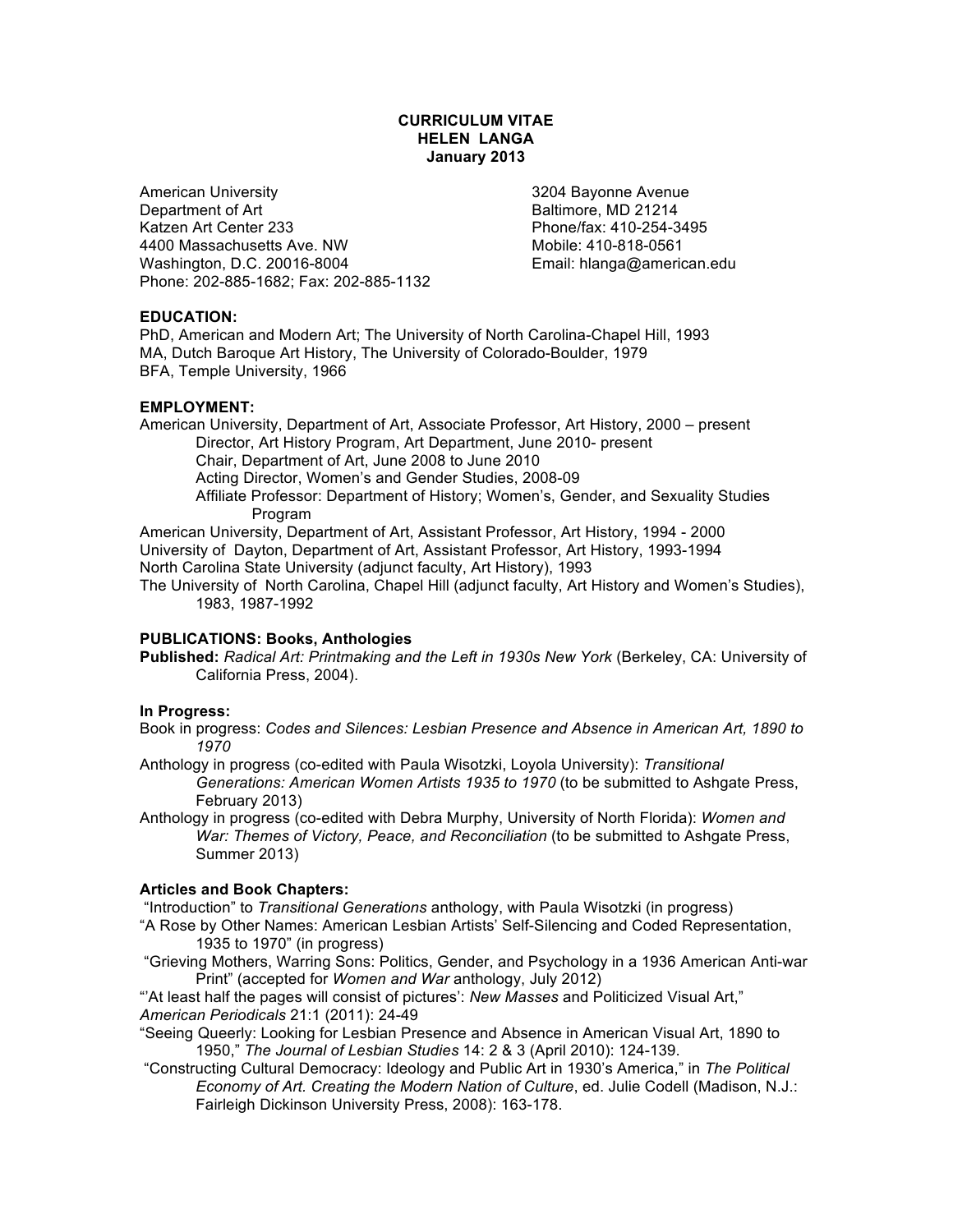- "New York Visual Artists and the Spanish Civil War," in *Facing Fascism: New York and the Spanish Civil War* (New York: Museum of the City of New York, March 2007): 100-115.
- "Bold Gazes, Lively Differences: Women Printmakers' Images of Women," essay for catalog: *Paths to the Press: Printmaking and American Women Artists, 1910-1960* (Manhattan, Kan.: Marianna Kistler Beach Museum of Art, Kansas State University, 2006): 50-63.
- "American Women Printmakers: Adventurous Choices, Modernist Innovations," chapter in *American Women Modernists: The Legacy of Robert Henri, 1910-1945* (Rutgers University Press, 2005): 57-92.
- "Deep Tunnels and Burning Flues: The Unexpected Political Drama in 1930s Industrial Production Prints," *Journal for the Society of Industrial Archaeology* 28:1(Fall 2003): 43- 58.
- "Elizabeth Olds: Gender Difference and Indifference," *Woman's Art Journal* 22:3 (Fall 2001/Winter 2002): 5-11.
- "Two Antilynching Art Exhibitions: Politicized Viewpoints, Racial Perspectives, Gendered Constraints," *American Art* (Spring 1999): 10-39. Reprinted in *Nka.Journal of African Art*  20 (Fall 2006): 96-115.
- "Strength, Stress, and Solidarity: Imag(in)ing American Labor in the Depression Era," *SECAC Review* XIII:1 (Special Issue on the 1930s) (October 1996): 1-13.
- "Modernism and Modernity During the New Deal Era: New York Printmakers, Social Themes, and Stylistic Innovation," *SECAC Review* XII: 4 (1994): 273-283*.*
- "Egalitarian Vision, Gendered Experience: Women Printmakers and the WPA/FAP Graphic Arts Workshop," in *The Expanding Discourse. Feminism and Art History*, eds. Norma Broude and Mary D. Garrard (Harper/Collins, 1992): 408-23.
- "Lilly Martin Spencer: Genre, Aesthetics, and Gender in the Work of a Mid-Nineteenth Century American Woman Artist," *Athanor* IX (1990): 37-45.

### **Book and Exhibition Reviews:**

- Review of Wanda M Corn and Tirza True Latimer, "Seeing Gertrude Stein: Five Stories," exhibition at the National Portrait Gallery 2011-12, for *The Journal of American History* 99:1 (June 2012): 260.
- Review of Lincoln Cushing and Timothy W. Drescher, *Agitate! Educate! Organize! American Labor Posters* for *Labor: Studies in Working-Class History of the Americas* 7:3 (Fall 2010): 99.
- Review of Wendy Jean Katz, *Regionalism and Reform. Art and Class Formation in Antebellum Cincinnati* for *American Studies* 47:2 (Spring 2008).
- Review of Rebecca Zurier, *Picturing the City. Urban Vision and the Ashcan School*, for *CAA Reviews Online* http://www.caareviews.org/reviews/1029 (September 2007).
- Review of Betsy Fahlman, *Guy Pene du Bois. Painter of Modern Life*, for *The SECAC Review* (2006): 484-487.
- Review of A. Joan Saab, *For the Millions. American Art and Culture between the Wars*, in *Journal of American History* (December 2005): 1031.
- Review and theory essay (six books): "Feminist Art History in the 1990s: An American Sampler," *Feminist Studies* 30:3 (Fall 2004): 705-730.
- Review of Harmony Hammond, *Lesbian Art in America*, in *Woman's Art Journal* 24:1 (Spring/Summer 2003): 42-45.
- Review of Melissa Dabakis, *Visualizing Labor in American Sculpture: Monuments, Manliness, and the Work Ethic, 1880-1935*, in *The Journal of American History* (June 2000): 74.
- Review of Susan Platt, *Art and Politics in the 1930s. Modernism, Marxism, Americanism: A History of Cultural Activism during the Depression Years*," in *The SECAC Review* XIII:4 (Winter 2000): 380-383.
- Review of Stephen Eisenman, *Gauguin's Skirt:"* Gone Native or Cross-Dressing?" in *Worldview* 10:3 (Summer 1997): 75-76, 78.
- Review of Barbara Melosh, *Engendering Culture. Manhood and Womanhood in New Deal Public Art and Theater*): "Comradely Ideals and Contradictions" in *Belles Lettres. A Review of Books by Women* (Spring 1992): 13.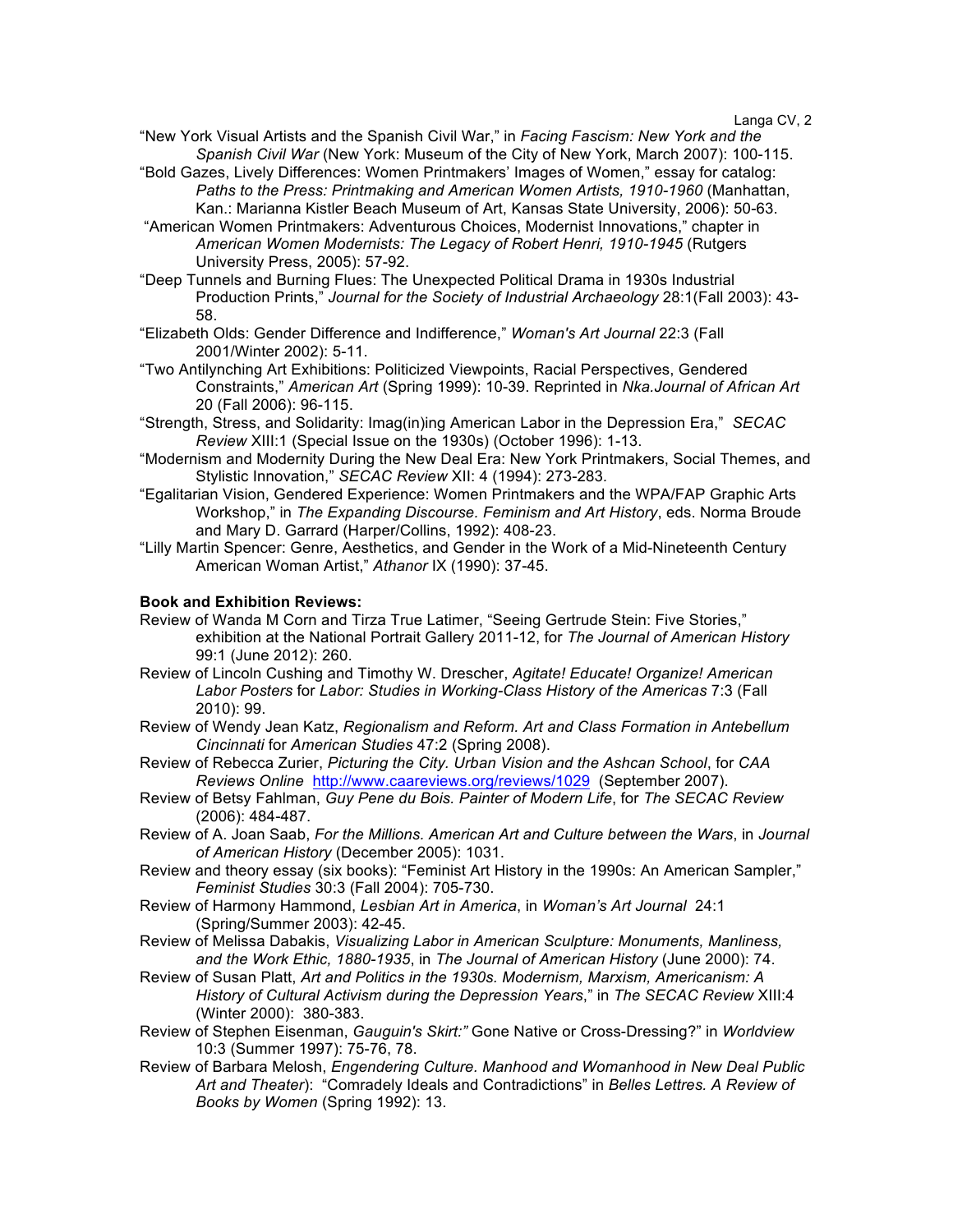#### **CONFERENCE PAPERS (Refereed):**

- "A Rose by Other Names: Queering Mid-Twentieth Century American Lesbian Art History," Southeastern College Art Association Conference, Durham NC, October 2012
- "Strategies of Discretion and Revelation: Three Queerly Lesbian Artists in the American Southwest," Feminist Art History Conference, American University, November 2010
- "Grieving Mothers, Warring Sons: Anti-War Politics and Gendered Psychology in 1930s Leftist American Prints," Southeastern College Art Association Conference, Richmond VA, October 2010
- "Hiding in Plain Sight?: Women Artists and the Politics of Lesbian Discretion," Southwest Art History Conference, Taos, NM, October 2009
- "Lesbians in the Closet: Women Artists, Professionalism, and Same Sex Affections (Does It Matter?)," Southeastern College Art Association Conference, Charleston WV; October 2007
- "Immigrant Artists, Laboring Workers, and National Identities: Changing Visual Paradigms in 1930s New York," American Studies Association National Conference, Oakland, CA; October 2006
- "American Women Printmakers: Modernist Innovations," American Studies Association National Conference, Atlanta, GA; November 2004
- "Whose Modernism? Women Printmakers, 1900-1940," Southeastern College Art Association Conference, Jacksonville, FL; October 2004
- "The Art Historian's Responsibility for Creating Morally Observant Narratives," Southeastern College Art Association Conference, Raleigh NC; October 2003
- "Deep Tunnels and Burning Flues: The Unexpected Drama of Industrial Production in 1930s Prints," Southeastern College Art Association Conference, Mobile, AL; October 2002
- "Illustrating Social Justice: *New Masses* and Politicized Visual Culture," College Art Association, Philadelphia, PA; February 2002
- "American Voices, Hybrid Identities: Jewish Artists in New York City during the 1930s," Southeastern College Art Association Conference, Louisville, KY; October 2000
- "Constructing Labor: Prints by New York Artists during the Great Depression," Universities Art Association of Canada National Conference, Toronto, November 1999
- "Outrage, Satire, and Pathos: Antifascist Art in New Masses during the 1930s," Southeastern College Art Association Conference, Norfolk, VA; October 1999
- "American-Style 'Tikkun Olam': Jewish Immigrant Artists, Liminal Identities, and Labor Iconography," College Art Association Conference, Los Angeles, CA; February 1999
- "Destabilizing Differences: Activist Women Artists in the Late 1930s," Southeastern College Art Association Conference, Miami, FL; October 1998
- "Black Bodies, Political Ambiguities, Gendered Viewpoints: Reconsidering Two Anti-Lynching Exhibitions Held in New York in 1935," American Studies Association Conference, Kansas City MO, November 1996
- "Authenticity and Masquerade: Gender and Abstract Expressionist Painting After World War II," American Studies Association Conference, Pittsburgh; November 1995
- "Strength, Stress, and Solidarity? Imag(in)ing American Labor in the Depression Era," Southeastern College Art Association Conference, New Orleans; October 1994
- "Modernism and Modernity: New York Printmakers and Social Subjects During the New Deal Era," Southeastern College Art Association Conference, Chapel Hill, NC; October 1993
- "New Women, Old Stories, Changing Opportunities: Women Printmakers in New York City During the New Deal Era," Southeastern College Art Association Conference, Memphis, TN; November 1991
- "Egalitarian Vision, Gendered Experience: Women Printmakers and the WPA Graphic Arts Project," Middle-Atlantic Symposium in the History of Art, National Gallery of Art, Washington, DC; November 1990
- "Spectatorship, Identity, and Defamiliarization: The Female Nude in the Work of Three Artists," Women's Studies in the Triangle Graduate Symposium, University of North Carolina; November 1989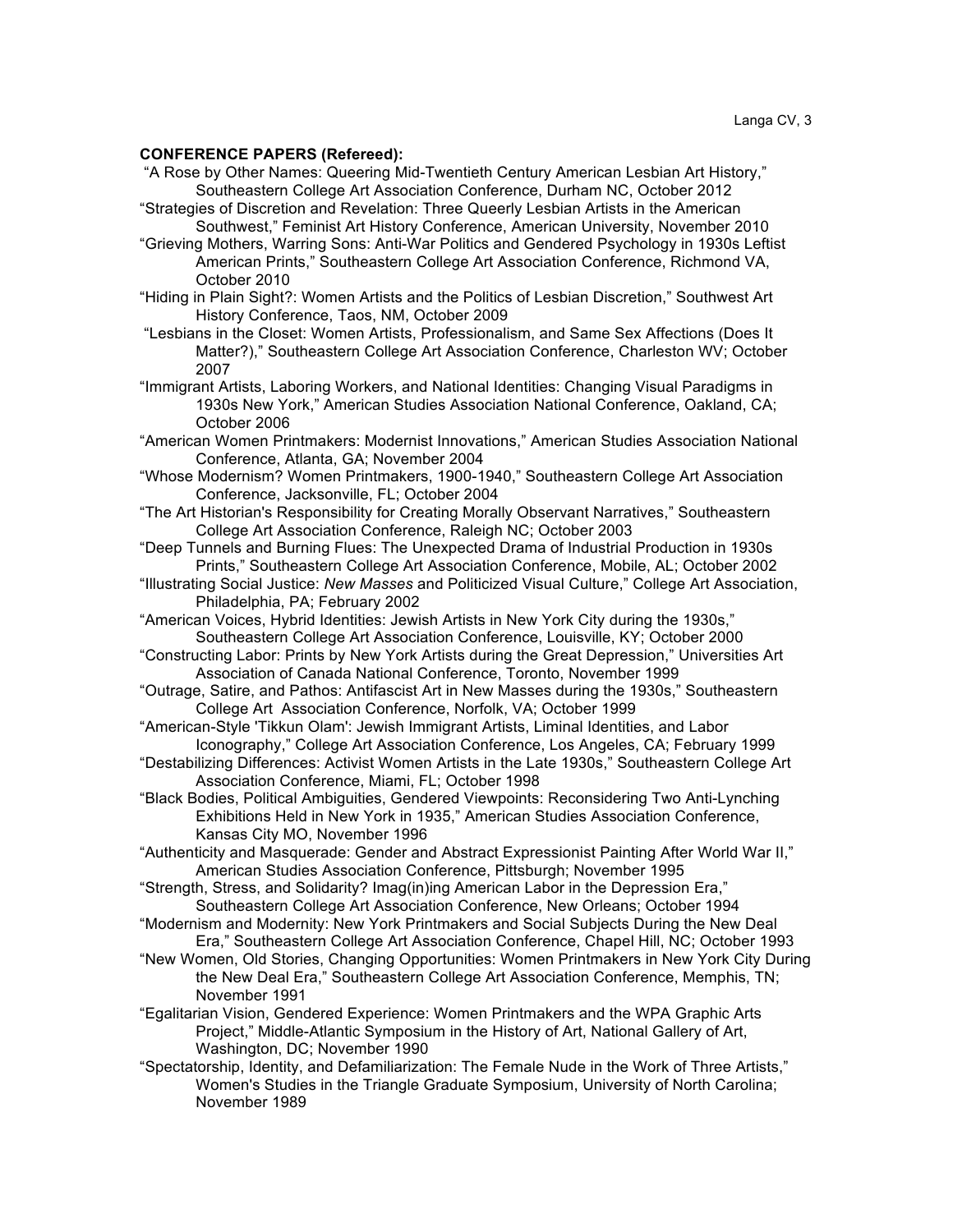- "Lilly Martin Spencer: Genre, Aesthetics, and Gender in the Work of a Mid-Nineteenth Century American Artist," Art History Graduate Symposium, Florida State University; March 1988
- "Catastrophe to Cataclysm: Violent Nature/Sublime Landscape in Late 18th and Early 19th Century Painting," Middle Atlantic Symposium in the History of Art, National Gallery of Art, Washington DC; April 1979

### **Invited Lectures:**

- "Grieving Mothers, Warring Sons: Politics, Gender, and Psychology in Anton Refregier's 1936 Anti-War Print," Smithsonian American Art Museum Lecture Series, scheduled for March 21, 2013.
- "Heroic Men, Vulnerable Workers, Economies of Power: Re-reading American Industrial Prints from the Great Depression, " Steidle Symposium "Labor's Legacy," Penn State University, State College, PA, May 2009
- "Exploring Difference and Equality: American Women Printmakers, 1890 to 1945," Converse College, Women's History Month Celebration, Spartanburg, S.C.; March 12, 2008
- "Enthusiasm and Anguish: Visual Art in the United States in the 1930s," School of Music, Catholic University, February 28, 2008
- "Observing and Subverting: American Women Printmakers and Social Justice in the 1930s," Wallach Art Gallery, Columbia University, New York; February 4, 2008
- "Visualizing 'Lesbian': Women Artists, Professionalism, and Queer Identity, 1890-1960," Gay, Lesbian, Bisexual, Transgender, and Allies Research Center, American University, November 2007
- "Seeing Change, Seeking Justice: U.S. Women Printmakers and the Left in the 1930s," for "Art as Intervention," a Symposium at the Columbus Museum of Art, Columbus, OH; May 3-5, 2007
- "Chicana Artists: Diverse Voices in the Struggle for Social Justice," Library of Congress, Washington D.C., September 27, 2006
- "Art for the People: Transforming American Printmaking in the 1930s," Shenandoah University, WV, March 29, 2006
- "American Printmaking: Social Justice and Politicized Visual Culture in the 1930s," University of Delaware, Newark, DE; March 16, 2006
- "Illustrating Social Justice: Leftist Artists, New Masses, and Politicized Visual Culture in the 1930s," Chicago Art Institute, Chicago, IL; November 17, 2005
- "Social Justice, Printmaking, and Politicized Visual Culture in the 1930s," Pennsylvania State University Palmer Art Museum, State College, PA; October 17, 2005
- "Horror and Outrage: Printmakers Against War and Fascism," Lunchtime Colloquia Series, Smithsonian American Art Museum, Washington, D.C.; April 2004
- "Art for the People: American Murals from the Great Depression," Greenbelt Museum, Greenbelt, MD; March 2004
- "Wild Transformations: Lesbian Visual Art and Photography from the 1960s to the New Millenium," Gay, Lesbian, Bi-Sexual, Transgender, and Allies Resource Center, American University, Washington, D.C.; March, 2002
- "Art as a Weapon: Printmaking and Social Justice in the 1930s," Southern Graphics Council Conference, Arizona State University, Tempe, AZ; March 1999
- "Figuring Women In and Out: Producing Femininity in Late 1930s Visual Culture," for Symposium: "Reviewing the 1930s from the 1990s," Stanford University, Palo Alto, CA; May 1997
- "Body Politics: Feminist Artists and Issues since the 1970s," Women's and Gender Studies Program, American University, Washington, DC; March 1997
- "Modern American Paintings in the Kreeger Collection," The Kreeger Museum, Washington, DC; September 1996
- "Authenticity and Masquerade: Women Artists and the Construction of Identity in Post-War Abstract Expressionist Painting," National Museum of American Art, Washington, DC; March 1995
- "Signing Themselves: Women Artists and the Construction of Identity in Abstract Expressionism," Center for Contemporary Art, Cincinnati, Ohio; May 1994
- "Tracing Hierarchies of Acceptance: Gender, Race and Class in New Deal Labor Prints," Panel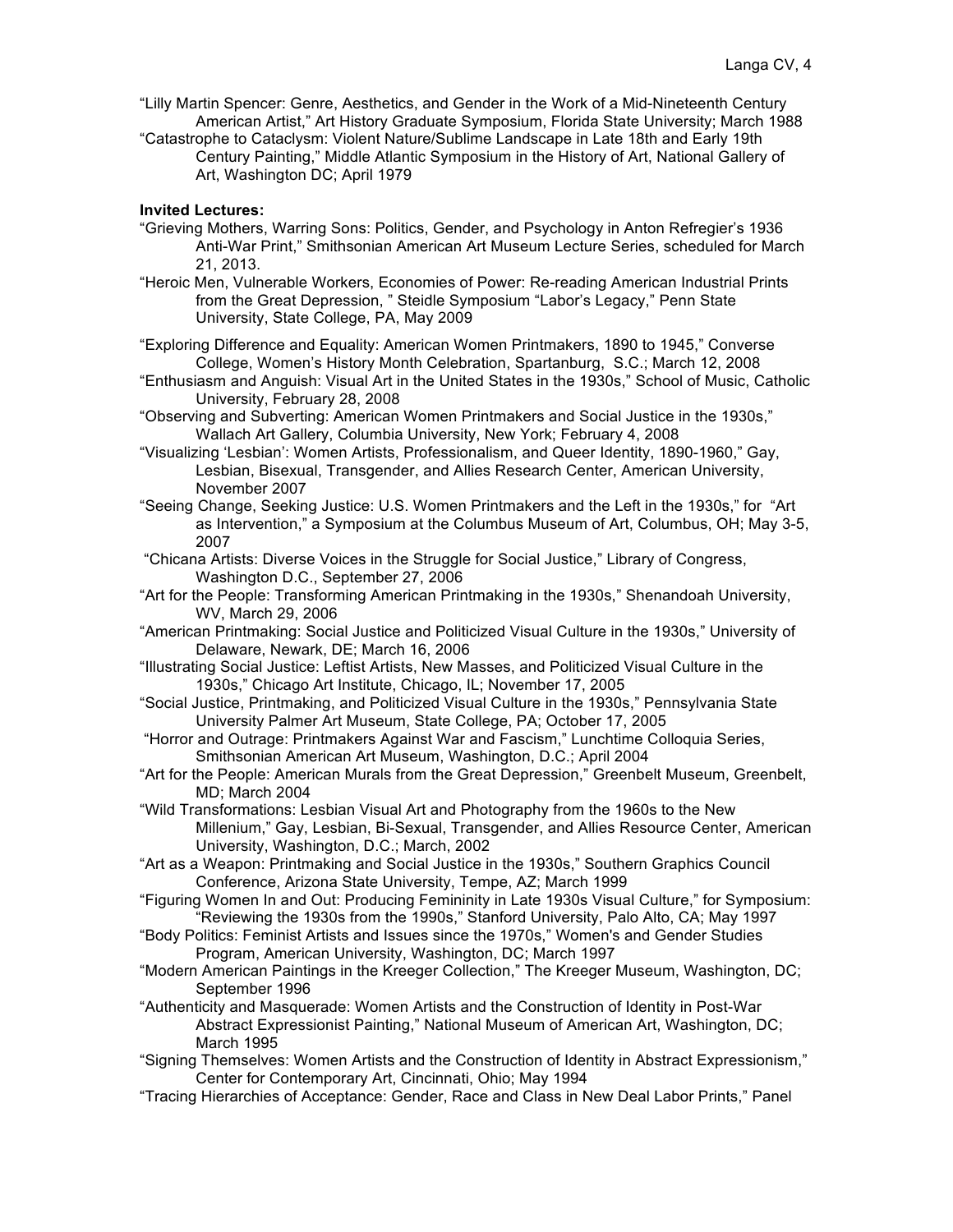on Labor and Technology, Voices of Democracy Conference, University of Dayton, Dayton, Ohio; March 1994

"Mary Cassatt: Impressionist from Philadelphia," Fayetteville Museum of Art, Fayetteville, NC; October 1988

# **CONFERENCE ORGANIZER AND SESSION ORGANIZER/MODERATOR: Conference Organizing Committee:**

Third Annual Art History Conference, American University, Washington, DC, November 2012 Second Annual Art History Conference, American University, Washington, DC, November 2011 First Annual Art History Conference, American University, Washington, DC, November 2010

### **Conference Session Organizer or Moderator:**

- Chair: Three American Art Sessions, Third Feminist Art History Conference, American University, Washington, D.C., November 2012
- Chair: 20<sup>th</sup> Century Art in the United States" and "Photographic Vision and Queer Desire," Second Annual Art History Conference, American University, Washington, DC, November 2011
- Chair: "American Art I: Gardens, Fruit, and Women," Southeastern College Art Association Conference, Savannah GA, November 2011
- Chair: "Women and War II," Southeastern College Art Conference, Richmond VA, October 2010
- Chair: Session on American Art: Race and Gender, Southeastern College Art Conference, Mobile AL, October 2009
- Co-chair with James Boyles: "Open Session: Gay/Lesbian/Bi/Trans/Queer Studies," Southeastern College Art Conference, New Orleans, LA; September 2008
- Chair: "Prosperity for Whom? Race, Citizenship, and Labor in Early 20th Century America" session, American Studies Association Conference, Philadelphia, PA; October 2007
- Organizer and Chair: "African Americans and Visual Art: Exploring/Exploding Racialized Readings" session, Southeastern College Art Conference, Nashville, TN; October 2006
- Chair: "American Art: Race and Gender" session, Southeastern College Art Association Annual Conference, Little Rock, AR, October 2005
- Organizer and Chair, "American Art: Gendered Perspectives" session, Southeastern College Art Association Conference, Jacksonville, FL; October 2004
- Organizer: American Art sessions (four), Southeastern College Art Conference, Raleigh, NC; October 2003
- Chair: "American Art: Identity and Self-Promotion" session, Southeastern College Art Conference, Raleigh, NC; October 2003
- Chair: "Preservation, Acculturation, Assimilation, Resistance: Immigrant Artists in the Modern Era" session, Southeastern College Art Conference, Columbia, SC; October 2001
- Moderator: "Doing Feminist Art/Feminist Art Matters: Engaging Multiple Publics in Visual Cultures" session, American Studies Association Conference, Washington, DC, November 2001
- Moderator: "Queer Speaking: Artists Describe Their Works" Session, Lavender Languages and Linguistics Conference, American University, September 1999
- Moderator: "Language and Lavender Space I" Session, Lavender Languages and Linguistics Conference, American University, September 1998
- Chair: "American Art II: The Nineteenth Century" session, Southeastern College Art Conference, Richmond VA, October 1997
- Chair: "Abstraction, Adventure, and Masquerade: Imaging Gender Inclusivity" session, American Studies Association Conference, Pittsburgh, PA, November 1996

# **FELLOWSHIPS, GRANTS, AND AWARDS:**

American University, College of Arts and Sciences, Faculty Research Grant, 2008-09 American University, College of Arts and Sciences, Faculty Research Grant, 2003-04

American University, Software Grant, 2003 (through Bender Library for digital images)

American University, College of Arts and Sciences, Mellon Grant, Fall 2002

American University, Faculty Senate Curriculum Development Grant, Summer 2002

American University, College of Arts and Sciences, Mellon Grant, Summer 2002

American University, College of Arts and Sciences, Mellon Travel Grant, Summer 2000